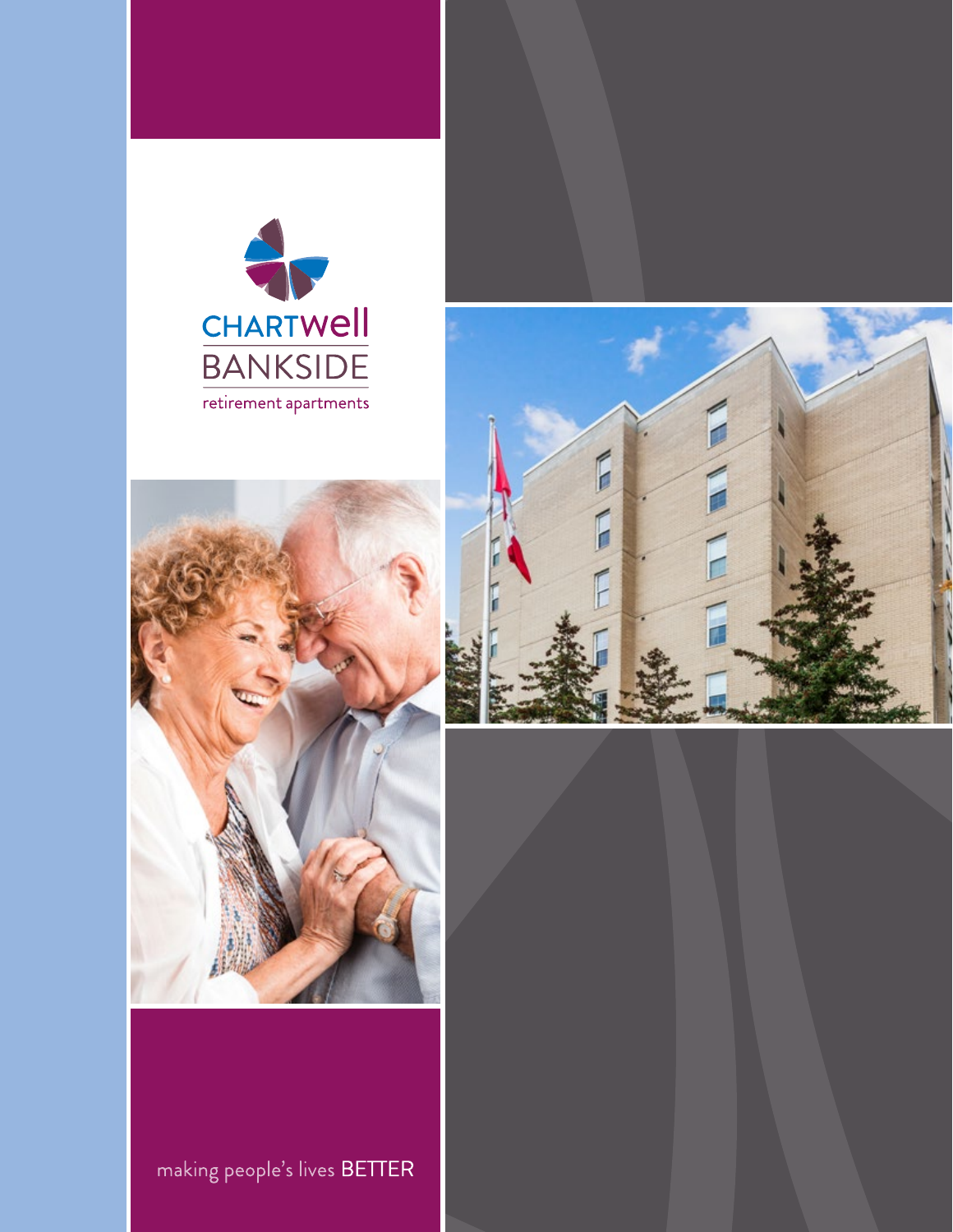

## PART OF OUR LOCAL COMMUNITY SINCE 2018

 appliances, a balcony or walk-out patio, ensuite laundry and ample storage space. Chartwell Bankside Senior Apartments is a rental building in Kitchener comprised of 58 apartments in a variety of unique and generously-sized layouts, including one-bedroom, one-bedroom-plusden and two-bedroom options. Equipped with all the contemporary furnishings needed to lead an independent and active lifestyle, each of our apartments include a full kitchen with stainless steel

Our entire retirement community serves as an extension to your personal living space. Our home features a modern, open concept feel and a welcoming ambiance. Newly-renovated amenities in our retirement residence include our great hall—which serves as our activity space—dining room, bistro and back patio. Here, you can pursue your interests and enjoy life to the fullest, thanks to optional leisure and social activities, outings and entertainment, as well as amenities like a fitness centre, chapel and salon.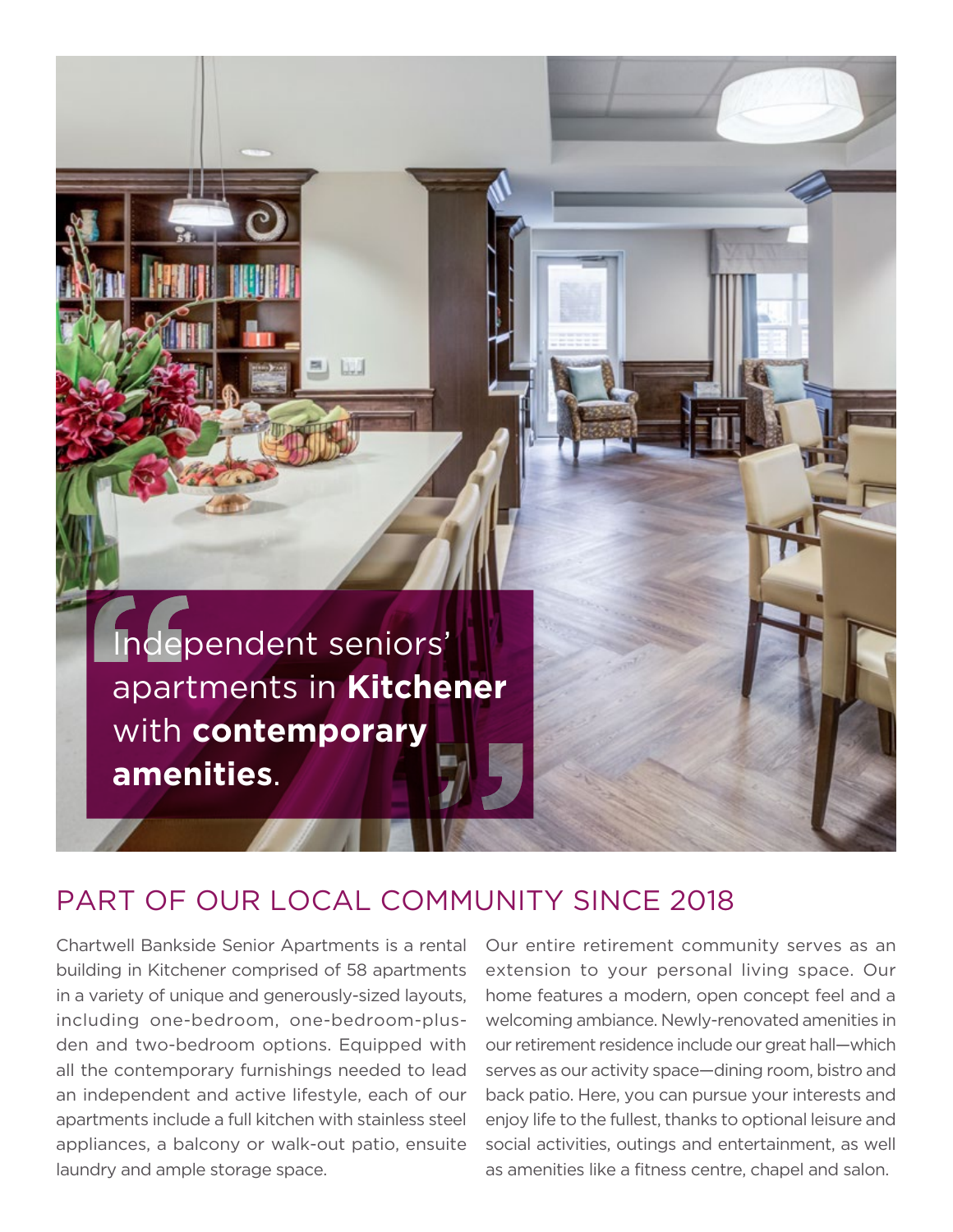# UNIQUELY OUR OWN

In addition to a well-appointed apartment that will overlook bordering marshlands, here you will also benefit from available outdoor parking, monthly housekeeping and emergency response services—never mind a dynamic, highlywalkable neighbourhood where you can run errands with ease and enjoy delicious restaurants and enviable shopping.

Our apartment building also features a lounge on the ground floor—complete with a bistro area and a large-screen TV—where you can relax with your morning coffee and paper, socialize with friends or catch a sports game. A landscaped, outdoor patio also serves as a serene space to relax in the warmer months.

Explore our Living at Chartwell brochure to learn more about dining, lifestyle activities and personalized care services.









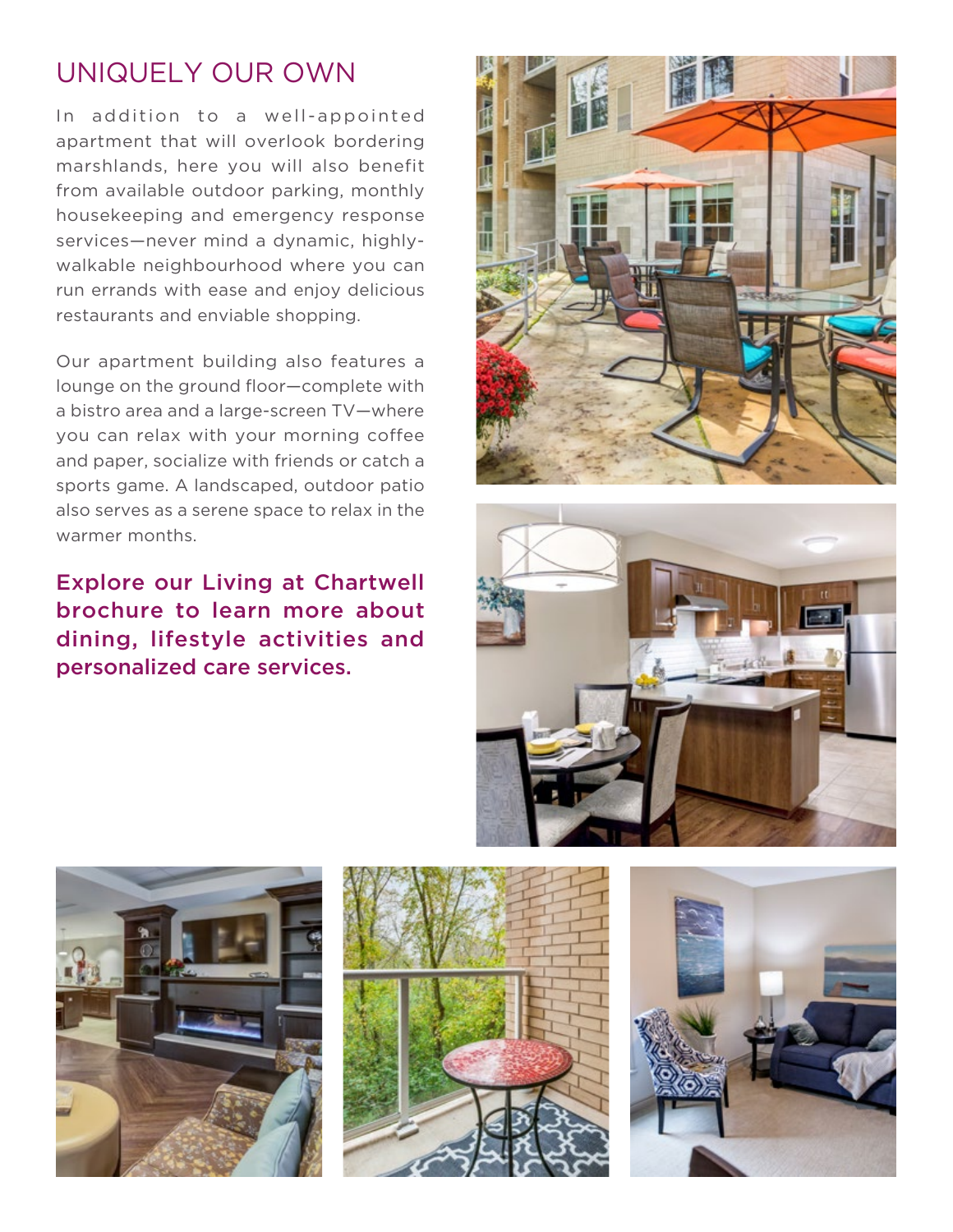# FACTS & FEATURES



### IN THE NEIGHBOURHOOD

- Grocery stores **Execution Executation Contracts Banks**
- **Pharmacies Community Community Community** Hospital Community Community Pharmacies
- 
- **ACTIVITIES**
- 
- 
- Cultural activities **Cultural activities Gardening Gardening**
- 
- 
- **Shopping Medical clinics Medical clinics Coffee shops**
- 
- -

- -
	- Exercise
- ■LiveNow program Social and Social and Live entertainment
- Educational activities **Educational activities Live music events** 
	-

#### DINING SERVICES

À la carte menu

### CARE SERVICES

- Audiology/hearing clinic\* Physiotherapy\*
	-

### AMENITIES

- 
- 
- 
- 
- 
- Walking paths  **Personal mailbox**
- Bistro/cafe **Library** Library **Contract Library Cutdoor greenspace**
- TV room **Lounge Lounge Multi-functional room**